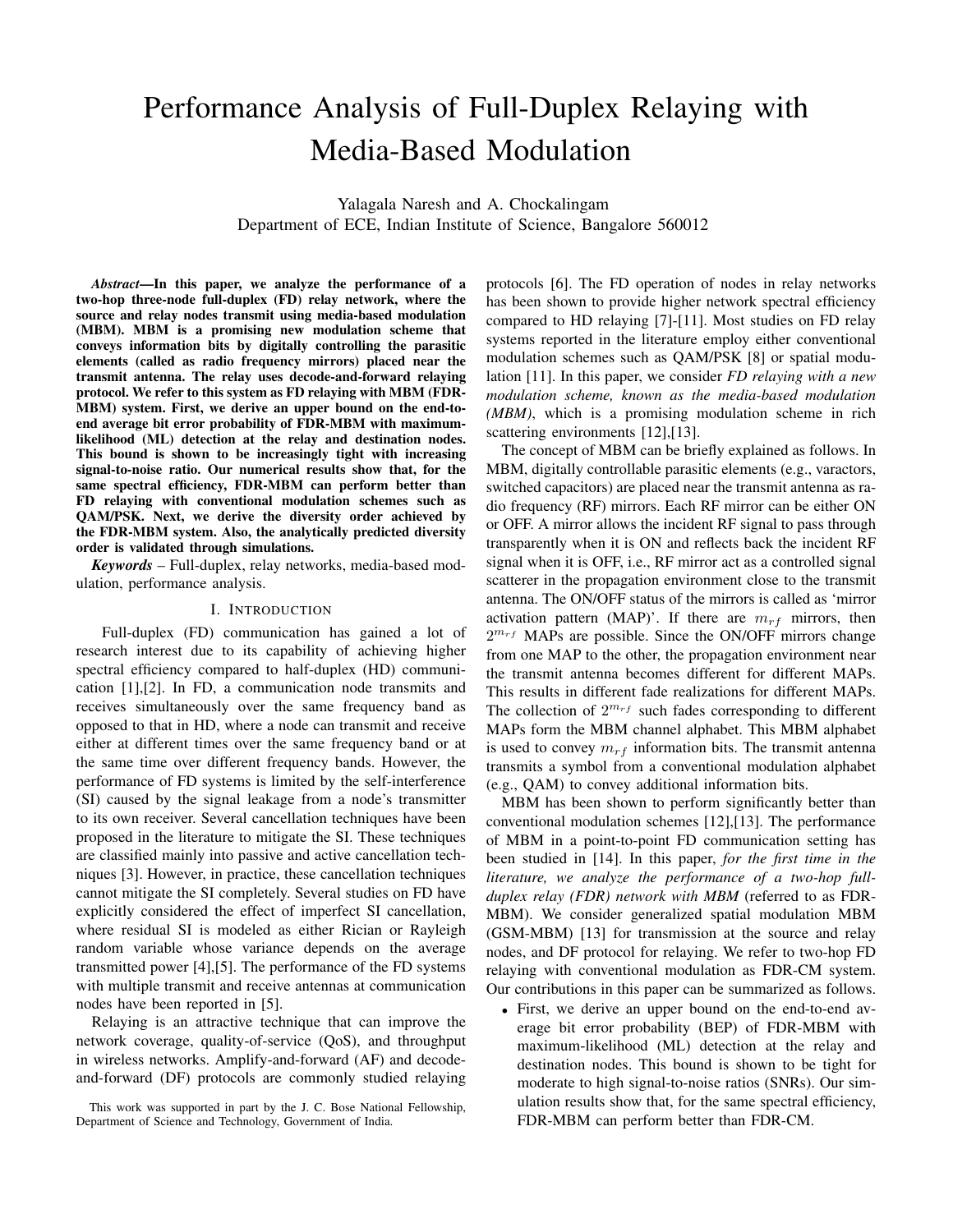

Fig. 1. Full-duplex relaying with MBM.

*•* Next, we derive the diversity order achieved by the FDR-MBM system which is given by  $\min\{n_r \min\{\lambda, 1\}, n_d\}$ , where  $\lambda$  is a constant that captures the quality of SI cancellation,  $n_r$  and  $n_d$  are the number of receive antennas at the relay and the destination, respectively. This diversity order is also validated through simulations.

#### II. SYSTEM MODEL

Consider a two-hop relay network consisting of a HD source node *S*, a FD relay node *R*, and a HD destination node *D* as shown in Fig. 1. The relay and destination nodes are equipped with  $n_r$  and  $n_d$  receive antennas, respectively. The source and relay nodes are equipped with *ntu* MBM-TUs, and *nrf* RF chains,  $1 \leq n_{rf} \leq n_{tu}$ . We assume that the source and destination can communicate only through the relay, i.e., there is no direct link between the source and destination. The relay uses DF protocol. The transmitter at the source and relay use GSM-MBM.

## *A. GSM-MBM transmitter at source and relay*

The GSM-MBM transmitter is shown in Fig. 2. Information bits are conveyed using MBM-TU indexing, RF mirror indexing, and QAM/PSK symbols, as follows. In each channel use, *i*) *nrf* out of *ntu* MBM-TUs are selected using  $\lfloor \log_2 {n_{trj} \choose n_{rf}} \rfloor$  bits, *ii*)  $n_{rf}$  *M*-ary QAM/PSK symbols (formed using  $n_{rf} \log_2 M$  bits) are transmitted on the selected  $n_{rf}$ MBM-TUs, and *iii*) the *mrf* mirrors in each of the selected MBM-TU are controlled (made ON/OFF) by  $m_{rf}$  bits (so that all the  $n_{rf}m_{rf}$  mirrors in the selected  $n_{rf}$  MBM-TUs are controlled by  $n_{rf}m_{rf}$  bits). Therefore, the achieved rate, in bits per channel use (bpcu), is given by

$$
\eta = \underbrace{\left\lfloor \log_2 \binom{n_{tu}}{n_{rf}} \right\rfloor}_{\text{MBM-TU index bits}} + \underbrace{n_{rf} m_{rf}}_{\text{mirror index bits}} + \underbrace{n_{rf} \log_2 M}_{\text{QAM/PSK symbol bits}}
$$

It is noted that GSM-MBM specializes to other MBM schemes, such as SIMO-MBM when  $n_{tu} = n_{rf} = 1$ , spatial modulation MBM (SM-MBM) when  $n_{tu} > 1$  and  $n_{rf} = 1$ , and MIMO-MBM when  $n_{tu} > 1$  and  $n_{rf} = n_{tu}$ .

In a given channel use,  $n_{rf}$  out of the  $n_{tu}$  MBM-TUs are made ON (and on MBM-TU that is made ON, a symbol from *M*-ary QAM/PSK alphabet A is sent) and the remaining

MBM-TU stands for MBM transmit unit comprising of a transmit antenna and *mrf* RF mirrors placed near it.

 $n_{tu} - n_{rf}$  MBM-TUs are made OFF (which is equivalent to sending 0). A realization of the ON/OFF status of the *ntu* MBM-TUs (which is a  $n_{tu} \times 1$  vector consisting of 1's and 0's, where 1 or 0 in a coordinate represent the ON or OFF status of the MBM-TU corresponding to that coordinate, respectively) is called as a 'MBM-TU activation pattern'. A total of  $\binom{n_{tu}}{n_{rf}}$ MBM-TU activation patterns are possible. Out of them, only  $2^{\lfloor \log_2 \binom{n_{t_u}}{n_{rf}} \rfloor}$  are needed for signaling. Let  $\mathcal{S}_t$  denote the set of these  $2^{\lfloor \log_2 \binom{n_{tu}}{n_{rf}} \rfloor}$  MBM-TU activation patterns chosen from the set of all possible MBM-TU activation patterns. For example, for  $n_{tu} = 4$ ,  $n_{rf} = 2$ , a possible  $\mathcal{S}_t$  is given by

$$
\mathbb{S}_t = \{ [1 \ 1 \ 0 \ 0]^T, [0 \ 1 \ 1 \ 0]^T, [0 \ 0 \ 1 \ 1]^T, [1 \ 0 \ 0 \ 1]^T \}.
$$

A mapping is done between the combinations of  $\lfloor log_2 \binom{n_{tu}}{n_{rf}} \rfloor$ bits to the MBM-TU activation patterns in  $\mathbb{S}_t$ . Let  $s_j$  denote the symbol transmitted on the *j*th MBM-TU. Then *s*<sup>*j*</sup>  $\in$  A *∪* {0} such that  $\|\mathbf{s}\|_0 = n_{rf}$  and  $\mathcal{I}(\mathbf{s}) \in \mathbb{S}_t$ , where  $\mathbf{s} = [s_1 \ s_2 \ \dots \ s_{n_{tu}}]^T$ ,  $\|\mathbf{s}\|_0$  denotes the number of non-zero elements in **s**, and  $\mathcal{I}(\mathbf{s})$  is a function that gives the MBM-TU activation pattern for **s**. For example, when A is BPSK,  $n_{tu} = 4$ ,  $n_{rf} = 2$ , and  $\mathbf{s} = [+1 \ 0 \ 0 \ -1]^T$ , then  $\mathcal{I}(\mathbf{s})$  in this case is given by  $\mathcal{I}(\mathbf{s} = [+1 \ 0 \ 0 \ -1]^T) = [1 \ 0 \ 0 \ 1]^T$ . Let  $\mathbb{S}_{\text{gsm}}$  denote the set of such **s** vectors, i.e.,  $\mathbb{S}_{\text{gsm}} = \{ \mathbf{s} : s_j \in \mathbb{S} \}$  $\mathbb{A} \cup \{0\}, \, \|\mathbf{s}\|_0 = n_{rf}, \, \mathcal{I}(\mathbf{s}) \in \mathbb{S}_t\}.$ 

In each of the *ntu* MBM-TUs, an RF mirror can be made either ON or OFF. An *mrf* -length vector of the ON/OFF status of the *mrf* mirrors is called as a 'mirror activation pattern (MAP)'. Since each mirror can be either ON or OFF, a total of  $N_m = 2^{m_{rf}}$  MAPs are possible. A mapping is done between the combinations of  $m_{rf}$  information bits and the MAPs. This mapping is made known a priori at all the nodes for encoding and decoding purposes, respectively. Let  $l_i$  denote the index of the MAP chosen on the *j*th MBM-TU. The MAP index *l*<sup>*j*</sup> is selected as follows: *i*) when  $s_j \neq 0$  (i.e., MBM-TU is ON),  $l_j$  takes an integer value in  $[1, N_m]$ , based on  $m_{rf}$ information bits; *ii*) otherwise  $l_j = 1$ , which does not convey any information.

## *B. Transmission protocol*

The relay operates in FD mode and uses DF protocol. The information is conveyed from the source to the destination in two phases. In the first phase, the source transmits its information to the relay. The relay detects the data in the presence of SI (which is transmitted to the destination by the relay) that results from the FD operation of the relay. In the next phase, the relay forwards the detected data to the destination and simultaneously receives a new information from the source. We assume that both source and relay use the same average power denoted by *E*. Note that relay operates in HD mode (only receives the data from the source) at the first instance of the transmission, because it does not have any data to forward to the destination.

## *C. Channel model*

The source-to-relay (*S* to *R*), relay-to-destination (*R* to *D*), and relay-to-relay SI (*R* to *R*-SI) channels are assumed to experience independent fading.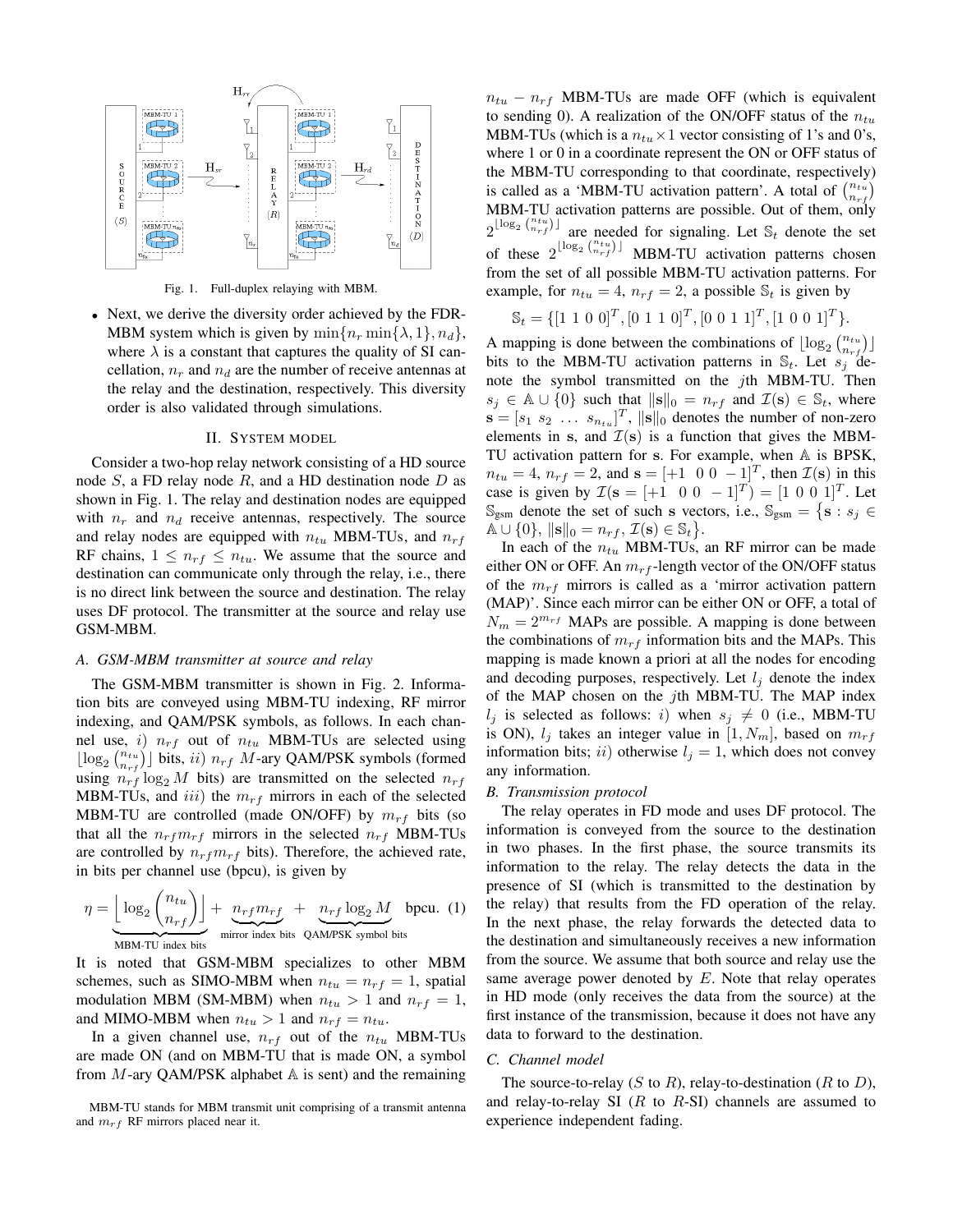

Fig. 2. GSM-MBM transmitter.

*S to R channel*: Let  $\mathbf{h}_k^{j,sr} = [h_{1,k}^{j,sr} \ h_{2,k}^{j,sr} \ \cdots \ h_{n_r,k}^{j,sr}]^T$ denote the  $n_r \times 1$ -sized channel gain vector at the receiver of the relay node corresponding to the *k*th MAP of the *j*th MBM-TU of the source node, where  $h_{i,k}^{j,sr}$  is the fade coefficient corresponding to the *k*th MAP of *j*th MBM-TU of the source to the *i*th receive antenna of the relay,  $i = 1, 2, \dots, n_r, j = 1, 2, \dots, n_{tu}, \text{ and } k = 1, 2, \dots, N_m.$ The  $h_{i,k}^{j,sr}$  are assumed to be independent and identically distributed (i.i.d.) and distributed as  $CN(0,1)$ . Let  $\mathbb{H}_{sr}^{j}$  =  $\{h_1^{j,sr}, h_2^{j,sr}, \cdots, h_{N_m}^{j,sr}\}$  denote the MBM channel alphabet from the source to the relay corresponding to the *j*th MBM-TU. Let  $\mathbf{H}_{sr}^j = [\mathbf{h}_1^{j,sr} \ \mathbf{h}_2^{j,sr} \ \cdots \ \mathbf{h}_{N_m}^{j,sr}]$  denote the  $n_r \times N_m$ channel matrix from the *j*th MBM-TU of the source to the relay. Let  $\mathbf{H}_{sr} = [\mathbf{H}_{sr}^1 \ \mathbf{H}_{sr}^2 \ \cdots \ \mathbf{H}_{sr}^{n_{tu}}]$  denote the overall  $n_r \times N_m n_{tu}$  channel matrix between the source and the relay. *R to D channel*: Let  $\mathbf{h}_k^{j,rd} = [h_{1,k}^{j,rd} \ \ h_{2,k}^{j,rd} \ \ \cdots \ \ h_{n_d,k}^{j,rd}]^T$ 

denote the  $n_d \times 1$ -sized channel gain vector at the receiver of the destination node corresponding to the *k*th MAP of the *j*th MBM-TU of the relay node. The  $h_{i,k}^{j,rd}$  s are assumed to be i.i.d. and distributed as  $\mathcal{CN}(0,1)$ . Similar to those in the *S* to *R* channel, let  $\mathbb{H}^j_{rd}$ ,  $\mathbf{H}^j_{rd}$ , and  $\mathbf{H}_{rd}$  denote the MBM channel alphabet,  $n_d \times N_m$  channel matrix, and  $n_d \times N_m n_{tu}$  overall channel matrix, respectively.

*R to R*-*SI channel*: Let  $\mathbf{h}_k^{j,rr} = [h_{1,k}^{j,rr} h_{2,k}^{j,rr} \cdots h_{n_r,k}^{j,rr}]^T$ denote the  $n_r \times 1$ -sized SI channel gain vector corresponding to the *k*th MAP of the *j*th MBM-TU at the relay. The  $h_{i,k}^{j,rr}$ 's are modeled as i.i.d. and distributed as  $\mathcal{CN}(0,(E/\sigma^2)^{-\lambda})$  by assuming that the SI cancellation scheme completely removes the line-of-sight-component [9], where  $\sigma^2$  denotes the average noise power and  $\lambda$  is a small positive constant that captures the quality of the SI cancellation technique [2],[9]. For example,  $\lambda = 0$  and  $\lambda = 1$  refers to poor and high quality SI cancellation techniques, respectively. Similar to those in the *S* to *R* channel, let  $\mathbb{H}_{rr}^j$ ,  $\mathbf{H}_{rr}^j$ , and  $\mathbf{H}_{rr}$  denote the MBM SI channel alphabet,  $n_r \times N_m$  SI channel matrix, and  $n_r \times N_m n_{tu}$ overall SI channel matrix, respectively.

## *D. Received signal*

Let  $s_j^{s,1}$  and  $l_j^{s,1}$  denote the transmitted symbol and index of the selected MAP, respectively, on the *j*th MBM-TU of source node in the first phase. The  $n_r \times 1$  received signal vector  $y_r^1$ at relay in the first phase can be written as

$$
\mathbf{y}_{r}^{1} = \sum_{j=1}^{n_{tu}} s_{j}^{s,1} \mathbf{h}_{l_{j}^{s,1}}^{j,sr} + \sum_{j=1}^{n_{tu}} s_{j}^{r,1} \mathbf{h}_{l_{j}^{r,1}}^{j,rr} + \mathbf{n}_{r}^{1}
$$
\n
$$
= \sum_{j=1}^{n_{tu}} s_{j}^{s,1} \mathbf{H}_{sr}^{j} \mathbf{e}_{l_{j}^{s,1}} + \sum_{j=1}^{n_{tu}} s_{j}^{r,1} \mathbf{H}_{rr}^{j} \mathbf{e}_{l_{j}^{r,1}} + \mathbf{n}_{r}^{1}
$$
\n
$$
= \mathbf{H}_{sr} \mathbf{x}^{s,1} + \mathbf{H}_{rr} \mathbf{x}^{r,1} + \mathbf{n}_{r}^{1}, \tag{2}
$$

where  $s_j^{r,1}$  and  $l_j^{r,1}$  denote the transmitted symbol and index of the selected MAP, respectively, on the *j*th MBM-TU of the relay to the destination in the first phase (which causes SI),  $\mathbf{e}_p$ is an  $N_m \times 1$  vector whose *p*th coordinate is 1 and all other coordinates are zero,  $n_r^1$  is the additive noise vector whose elements are i.i.d. and distributed as  $\mathcal{CN}(0, \sigma^2)$ ,  $\mathbf{x}^{s,1}$  and  $\mathbf{x}^{r,1}$ are the  $N_m n_{tu} \times 1$  transmit vectors belong to the GSM-MBM signal set  $\mathbb{S}_{\text{gsm-mbm}}$ , which is given by

$$
\mathbb{S}_{\text{gsm-mbm}} = \{ \mathbf{x} = [\mathbf{x}_1^T \ \mathbf{x}_2^T \ \cdots \ \mathbf{x}_{n_{tu}}^T]^T : \mathbf{x}_j = s_j \mathbf{e}_{l_j}, l_j \in \{1, \cdots, N_m\}; \ \mathbf{s} = [s_1 \ s_2 \ \cdots \ s_{n_{tu}}]^T \in \mathbb{S}_{\text{gsm}} \}.
$$
 (3)

The size of the GSM-MBM signal set is  $|S_{\text{gsm-mbm}}| = 2^{\eta}$ , where  $\eta$  is given by (1). Note that  $\mathbf{x}^{s,1}$  and  $\mathbf{x}^{r,1}$  are independent of each other, since  $x^{r,1}$  is the estimate of the previous data transmitted by the source. The relay detects the source signal **x** *s,*<sup>1</sup> using the interference-oblivious ML detector, whose decision rule is given by

$$
\mathbf{x}^{r,2} = \underset{\mathbf{x} \in \mathbb{S}_{\text{gsm-mbm}}}{\text{argmax}} \ P(\mathbf{y}_r^1 | \mathbf{H}_{sr}, \mathbf{x}) = \underset{\mathbf{x} \in \mathbb{S}_{\text{gsm-mbm}}}{\text{argmin}} ||\mathbf{y}_r^1 - \mathbf{H}_{sr} \mathbf{x}||^2. \tag{4}
$$

In the next phase, the relay forwards the detected data  $\mathbf{x}^{r,2}$ to the destination. Then, the  $n_d \times 1$  received signal vector  $y_d^2$ at the destination node in the second phase is given by

$$
\mathbf{y}_d^2 = \mathbf{H}_{rd} \mathbf{x}^{r,2} + \mathbf{n}_d^2,\tag{5}
$$

where  $n_d^2$  denotes the additive noise vector whose elements are i.i.d. and distributed as  $CN(0, \sigma^2)$ . At the destination, the ML decision rule is given by

$$
\mathbf{x}^{d,2} = \underset{\mathbf{x} \in \mathbb{S}_{\text{gsm-mbm}}}{\text{argmin}} \|\mathbf{y}_d^2 - \mathbf{H}_{rd}\mathbf{x}\|^2. \tag{6}
$$

Note that  $x^{d,2}$  is the estimate of  $x^{s,1}$ . The bits corresponding to  $x^{d,2}$  are demapped as follows: *i*) the MBM-TU activation pattern for  $s^{d,2}$  gives  $\lfloor \log_2 {n_{trf} \choose n_{rf}} \rfloor$  MBM-TU index bits, *ii*) the non-zero entries in  $s^{d,2}$  gives  $n_{rf} \log_2 M$  QAM/PSK bits, and *iii*) for each non-zero location *j* in  $\mathbf{s}^{d,2}$ ,  $l_j^{d,2}$  gives  $m_{rf}$ mirror index bits; since  $s^{d,2}$  has  $n_{rf}$  non-zero entries, a total of  $n_{rf}m_{rf}$  mirror index bits are obtained from  $l_j^{d,2}$ s.

## III. PERFORMANCE ANALYSIS

In this section, we analyze the end-to-end average BEP performance and the diversity order achieved by the FDR-MBM system described in Sec. II. All the transmit vectors are assumed to be equally likely.

## *A. Average BEP analysis*

Let **b** denote the  $\eta \times 1$  bit vector transmitted by the source node. Let **b** denote the estimate of **b** at the destination. Then, the end-to-end average BEP can be written as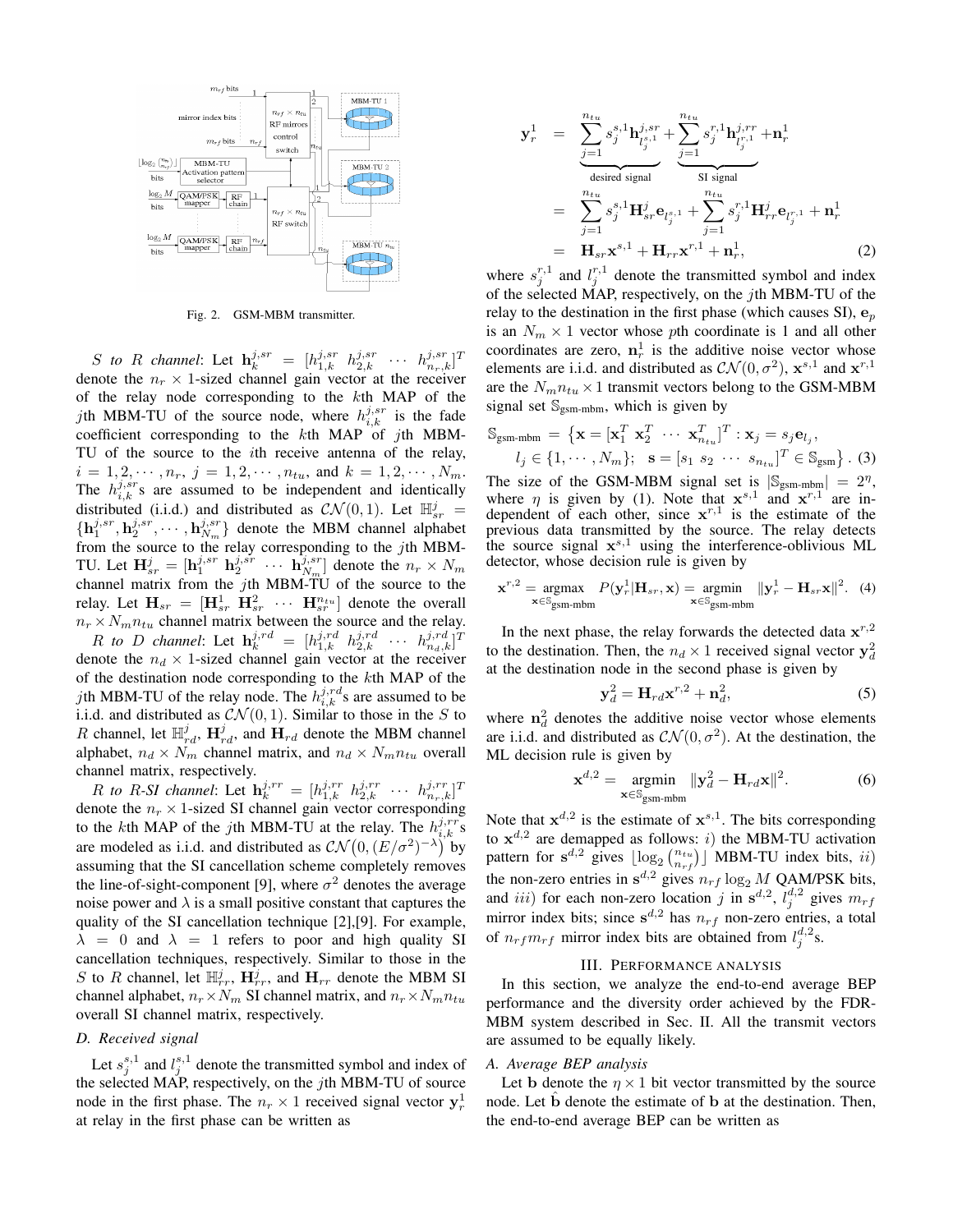$$
P_B = P(\hat{\mathbf{b}} \neq \mathbf{b})
$$
  
\n
$$
= \sum_{\mathbf{x}} \sum_{\hat{\mathbf{x}}} P(\hat{\mathbf{b}} \neq \mathbf{b}, \mathbf{x}^{s,1} = \mathbf{x}, \mathbf{x}^{d,2} = \hat{\mathbf{x}})
$$
  
\n
$$
= \frac{1}{2^{\eta}} \sum_{\mathbf{x}} \sum_{\hat{\mathbf{x}}} P(\hat{\mathbf{b}} \neq \mathbf{b} | \mathbf{x}^{s,1} = \mathbf{x}, \mathbf{x}^{d,2} = \hat{\mathbf{x}}) \times
$$
  
\n
$$
P(\mathbf{x}^{d,2} = \hat{\mathbf{x}} | \mathbf{x}^{s,1} = \mathbf{x})
$$
  
\n
$$
= \frac{1}{2^{\eta}} \sum_{\mathbf{x}} \sum_{\hat{\mathbf{x}}} P(\mathbf{x}^{d,2} = \hat{\mathbf{x}} | \mathbf{x}^{s,1} = \mathbf{x}) \frac{\delta(\mathbf{x}, \hat{\mathbf{x}})}{\eta}
$$
  
\n
$$
= \frac{1}{2^{\eta}} \sum_{\mathbf{x}} \sum_{\hat{\mathbf{x}}} \sum_{\hat{\mathbf{x}}} P(\mathbf{x}^{r,2} = \tilde{\mathbf{x}} | \mathbf{x}^{s,1} = \mathbf{x}) \times
$$
  
\n
$$
P(\mathbf{x}^{d,2} = \hat{\mathbf{x}} | \mathbf{x}^{r,2} = \tilde{\mathbf{x}}, \mathbf{x}^{s,1} = \mathbf{x}) \frac{\delta(\mathbf{x}, \hat{\mathbf{x}})}{\eta}
$$
  
\n
$$
= \frac{1}{2^{\eta}} \sum_{\mathbf{x}} \sum_{\hat{\mathbf{x}} \neq \mathbf{x}} \sum_{\hat{\mathbf{x}}} \underbrace{P(\mathbf{x}^{r,2} = \tilde{\mathbf{x}} | \mathbf{x}^{s,1} = \mathbf{x})}_{\stackrel{\hat{\mathbf{B}}}{=} P_{sr}(\tilde{\mathbf{x}} | \mathbf{x})} \times
$$
  
\n
$$
\underbrace{P(\mathbf{x}^{d,2} = \hat{\mathbf{x}} | \mathbf{x}^{r,2} = \tilde{\mathbf{x}})}_{\stackrel{\hat{\mathbf{B}}}{=} P_{rd}(\hat{\mathbf{x}} | \hat{\mathbf{x}})}_{\stackrel{\hat{\mathbf{B}}}{=
$$

where  $\delta(\mathbf{x}, \hat{\mathbf{x}})$  is the number of bits in which **x** differs from  $\hat{\mathbf{x}}$ ,  $1 \leq \delta(\mathbf{x}, \hat{\mathbf{x}}) \leq \eta$  when  $\mathbf{x} \neq \hat{\mathbf{x}}, \delta(\mathbf{x}, \mathbf{x}) = 0$ , the equality in (7) follows from the fact that  $x^{d,2}$  and  $x^{s,1}$  are independent given  $\mathbf{x}^{r,2}$ ,  $P_{sr}(\tilde{\mathbf{x}}|\mathbf{x})$  is the probability of the source's transmitted vector  $\mathbf{x}^{s,1} = \mathbf{x}$  being decoded as  $\mathbf{x}^{r,2} = \tilde{\mathbf{x}}$  at the relay, and  $P_{rd}(\hat{\mathbf{x}}|\tilde{\mathbf{x}})$  is the probability of the relay's transmitted vector  $\mathbf{x}^{r,2} = \tilde{\mathbf{x}}$  being decoded as  $\mathbf{x}^{d,2} = \hat{\mathbf{x}}$  at the destination.

*Derivation of*  $P_{sr}(\tilde{\mathbf{x}}|\mathbf{x})$ :  $P_{sr}(\tilde{\mathbf{x}}|\mathbf{x})$  can be written as  $P_{sr}(\tilde{\mathbf{x}}|\mathbf{x}) = \sum P_{sr}(\mathbf{x}^{r,2} = \tilde{\mathbf{x}}|\mathbf{x}^{s,1} = \mathbf{x}, \mathbf{x}^{r,1} = \bar{\mathbf{x}})$  × **x**¯  $P(\mathbf{x}^{r,1} = \bar{\mathbf{x}} | \mathbf{x}^{s,1} = \mathbf{x})$  $=\frac{1}{\infty}$  $\frac{1}{2^n}\sum_i$ **x**¯  $P_{sr}(\mathbf{x}^{r,2} = \tilde{\mathbf{x}} | \mathbf{x}^{s,1} = \mathbf{x}, \mathbf{x}^{r,1} = \bar{\mathbf{x}})$  $\triangleq P_{sr}(\tilde{\mathbf{x}}|\mathbf{x},\bar{\mathbf{x}})$ *,* (8)

where the equality in (8) follows from the fact that  $x^{r,1}$  and  $\mathbf{x}^{s,1}$  are independent, and  $P_{sr}(\tilde{\mathbf{x}}|\mathbf{x},\bar{\mathbf{x}})$  is the probability of the source's transmitted vector  $x^{s,1} = x$  being decoded as  $\mathbf{x}^{r,2} = \tilde{\mathbf{x}}$  at the relay given that relay transmitted  $\mathbf{x}^{r,1} = \bar{\mathbf{x}}$ . The probability  $P_{sr}(\tilde{\mathbf{x}}|\mathbf{x},\bar{\mathbf{x}})$  can be written as

$$
P_{sr}(\tilde{\mathbf{x}}|\mathbf{x},\bar{\mathbf{x}}) = \mathbb{E}_{\mathbf{H}_{sr}}\big\{P_{sr}(\tilde{\mathbf{x}}|\mathbf{x},\bar{\mathbf{x}},\mathbf{H}_{sr})\big\},\qquad(9)
$$

where E*{.}* denotes the expectation operator. From (2) and (4), the probability  $P_{sr}(\tilde{\mathbf{x}}|\mathbf{x}, \bar{\mathbf{x}}, \mathbf{H}_{sr})$  can be written as

$$
P_{sr}(\tilde{\mathbf{x}}|\mathbf{x}, \bar{\mathbf{x}}, \mathbf{H}_{sr}) = P\bigg(\bigcap_{\mathbf{x}' \neq \tilde{\mathbf{x}}} \bigg\{\prod_{\mathbf{x}'} \prod_{\mathbf{x}'} \prod_{\mathbf{x}'} \prod_{\mathbf{x}'} \prod_{\mathbf{x}'} \sum_{\mathbf{x} \in \mathbf{x} - \mathbf{x}'} + \tilde{\mathbf{n}}_{r}^{1} \Vert^{2} \bigg\}\bigg), (10)
$$

where  $\tilde{\mathbf{n}}_r^1 = \mathbf{H}_{rr}\bar{\mathbf{x}} + \mathbf{n}_r^1$ . It is easy to see that  $\tilde{\mathbf{n}}_r^1 \sim$  $\mathcal{CN}\left(\mathbf{0}_{n_r\times1}, \left(\sigma^2 + \|\bar{\mathbf{x}}\|^2 (E/\sigma^2)^{-\lambda}\right) \mathbf{I}_{n_r}\right)$ , where  $\mathbf{0}_{p\times1}$  denotes the all zero vector of size  $p \times 1$  and  $\mathbf{I}_p$  denotes the  $p \times p$  identity matrix. Using the monotonicity property (i.e.,  $P(\bigcap_k A_k) \leq P(A_k)$ , the probability in (10) can be upper bounded as

$$
P_{sr}(\tilde{\mathbf{x}}|\mathbf{x}, \bar{\mathbf{x}}, \mathbf{H}_{sr}) \leq \begin{cases} P\left(\frac{\|\mathbf{H}_{sr}(\mathbf{x}-\tilde{\mathbf{x}})+\tilde{\mathbf{n}}_{r}^{1}\|^{2}}{<\|\tilde{\mathbf{n}}_{r}^{1}\|^{2}}\right) & \text{if } \mathbf{x} \neq \tilde{\mathbf{x}} \\ \min_{\mathbf{x}' \neq \mathbf{x}} P\left(\frac{\|\mathbf{H}_{sr}(\mathbf{x}-\mathbf{x}')+\tilde{\mathbf{n}}_{r}^{1}\|^{2}}{> \|\tilde{\mathbf{n}}_{r}^{1}\|^{2}}\right) & \text{if } \mathbf{x} = \tilde{\mathbf{x}} \end{cases}
$$

$$
= \begin{cases} Q\left(\sqrt{\frac{\|\mathbf{H}_{sr}(\mathbf{x}-\tilde{\mathbf{x}})\|^2}{2(\sigma^2+\|\tilde{\mathbf{x}}\|^2(E/\sigma^2)-\lambda)}}\right) & \text{if } \mathbf{x} \neq \tilde{\mathbf{x}} \\ 1 - \max_{\mathbf{x}' \neq \mathbf{x}} Q\left(\sqrt{\frac{\|\mathbf{H}_{sr}(\mathbf{x}-\mathbf{x}')\|^2}{2(\sigma^2+\|\tilde{\mathbf{x}}\|^2(E/\sigma^2)-\lambda)}}\right) & \text{if } \mathbf{x} = \tilde{\mathbf{x}} \end{cases}, \quad (11)
$$

where  $Q(x) = \frac{1}{\sqrt{2}}$  $\frac{1}{2\pi} \int_x^{\infty} e^{-\frac{t^2}{2}} dt$ . Substituting (11) in (9) and simplifying [15], we get

$$
P_{sr}(\tilde{\mathbf{x}}|\mathbf{x},\bar{\mathbf{x}}) \leq \begin{cases} g_{n_r} \left( \frac{\|\mathbf{x} - \tilde{\mathbf{x}}\|^2}{4(\sigma^2 + \|\tilde{\mathbf{x}}\|^2 (E/\sigma^2)^{-\lambda})} \right) & \text{if } \mathbf{x} \neq \tilde{\mathbf{x}} \\ 1 - \max_{\mathbf{x}' \neq \mathbf{x}} g_{n_r} \left( \frac{\|\mathbf{x} - \mathbf{x}'\|^2}{4(\sigma^2 + \|\tilde{\mathbf{x}}\|^2 (E/\sigma^2)^{-\lambda})} \right) & \text{if } \mathbf{x} = \tilde{\mathbf{x}} \end{cases}
$$

$$
= \begin{cases} g_{n_r} \left( \frac{\|\mathbf{x} - \tilde{\mathbf{x}}\|^2}{4(\sigma^2 + \|\tilde{\mathbf{x}}\|^2 (E/\sigma^2)^{-\lambda})} \right) & \text{if } \mathbf{x} \neq \tilde{\mathbf{x}} \\ 1 - g_{n_r} \left( \frac{\min_{\mathbf{x}' \neq \mathbf{x}} \|\mathbf{x} - \mathbf{x}'\|^2}{4(\sigma^2 + \|\tilde{\mathbf{x}}\|^2 (E/\sigma^2)^{-\lambda})} \right) & \text{if } \mathbf{x} = \tilde{\mathbf{x}} \end{cases}, \tag{12}
$$

where

$$
g_k(\beta) = f(\beta)^k \sum_{i=0}^{k-1} {k-1+i \choose i} (1 - f(\beta))^i, \qquad (13)
$$

 $f(\beta) = \frac{1}{2}$  $\left(1-\sqrt{\frac{\beta}{1+\beta}}\right)$ ) , and the equality in (12) follows from the monotonically non-increasing nature of  $q_k(\beta)$ .

*Derivation of*  $P_{rd}(\hat{\mathbf{x}}|\tilde{\mathbf{x}})$ : Following similar steps from (9)-(12), the  $P_{rd}(\hat{\mathbf{x}}|\tilde{\mathbf{x}})$  can be upper bounded as

$$
P_{rd}(\hat{\mathbf{x}}|\tilde{\mathbf{x}}) \leq \begin{cases} \mathbb{E}_{\mathbf{H}_{rd}}\left\{Q\left(\sqrt{\frac{\|\mathbf{H}_{rd}(\hat{\mathbf{x}}-\tilde{\mathbf{x}})\|^2}{2\sigma^2}}\right)\right\} & \text{if } \hat{\mathbf{x}} \neq \tilde{\mathbf{x}} \\ 1-\max_{\mathbf{x}' \neq \tilde{\mathbf{x}}} \mathbb{E}_{\mathbf{H}_{rd}}\left\{Q\left(\sqrt{\frac{\|\mathbf{H}_{rd}(\tilde{\mathbf{x}}-\mathbf{x}')\|^2}{2\sigma^2}}\right)\right\} & \text{if } \hat{\mathbf{x}} = \tilde{\mathbf{x}} \end{cases}
$$
(14)  

$$
= \begin{cases} g_{nd} \left(\frac{\|\hat{\mathbf{x}}-\tilde{\mathbf{x}}\|^2}{4\sigma^2}\right) & \text{if } \hat{\mathbf{x}} \neq \tilde{\mathbf{x}} \\ 1-g_{nd} \left(\frac{\min\|\tilde{\mathbf{x}}-\mathbf{x}'\|^2}{4\sigma^2}\right) & \text{if } \hat{\mathbf{x}} = \tilde{\mathbf{x}} \end{cases}
$$
(15)

Substituting  $(8)$ ,  $(12)$ , and  $(15)$  in  $(7)$  gives an upper bound on the end-to-end average BEP. Next, we derive the diversity order achieved by the FDR-MBM system.

## *B. Diversity analysis*

In this subsection, we derive lower and upper bounds on diversity order denoted by *d* and show that these bounds turn out to be the same, given by  $\min\{n_r(\min\{\lambda, 1\}), n_d\}.$ 

*1) Lower bound on d:* Using Craig's formula [15], the expectation of  $Q(.)$  function in (11) can be written as

$$
\begin{split} \mathbb{E}_{\mathbf{H}_{sr}}&\bigg\{Q\left(\sqrt{\frac{\|\mathbf{H}_{sr}(\mathbf{x}-\tilde{\mathbf{x}})\|^2}{2(\sigma^2+\|\bar{\mathbf{x}}\|^2(E/\sigma^2)^{-\lambda})}}\right)\bigg\}\\ &=\mathbb{E}_{\mathbf{H}_{sr}}\bigg\{\frac{1}{\pi}\int_{\theta=0}^{\pi/2}\!\!\exp\!\left(\!\frac{-\|\mathbf{H}_{sr}(\mathbf{x}-\tilde{\mathbf{x}})\|^2}{4\big(\sigma^2+\|\bar{\mathbf{x}}\|^2(E/\sigma^2)^{-\lambda}\big)\sin^2(\theta)}\!\right)\!d\theta\bigg\}\\ &=\frac{1}{\pi}\!\int_{\theta=0}^{\pi/2}\!\mathbb{E}_{\mathbf{H}_{sr}}\!\left\{\!\exp\!\left(\!\frac{-\|\mathbf{H}_{sr}(\mathbf{x}-\tilde{\mathbf{x}})\|^2}{4\big(\sigma^2+\|\bar{\mathbf{x}}\|^2(E/\sigma^2)^{-\lambda}\big)\sin^2(\theta)}\!\right)\!\right\}\!d\theta\end{split}
$$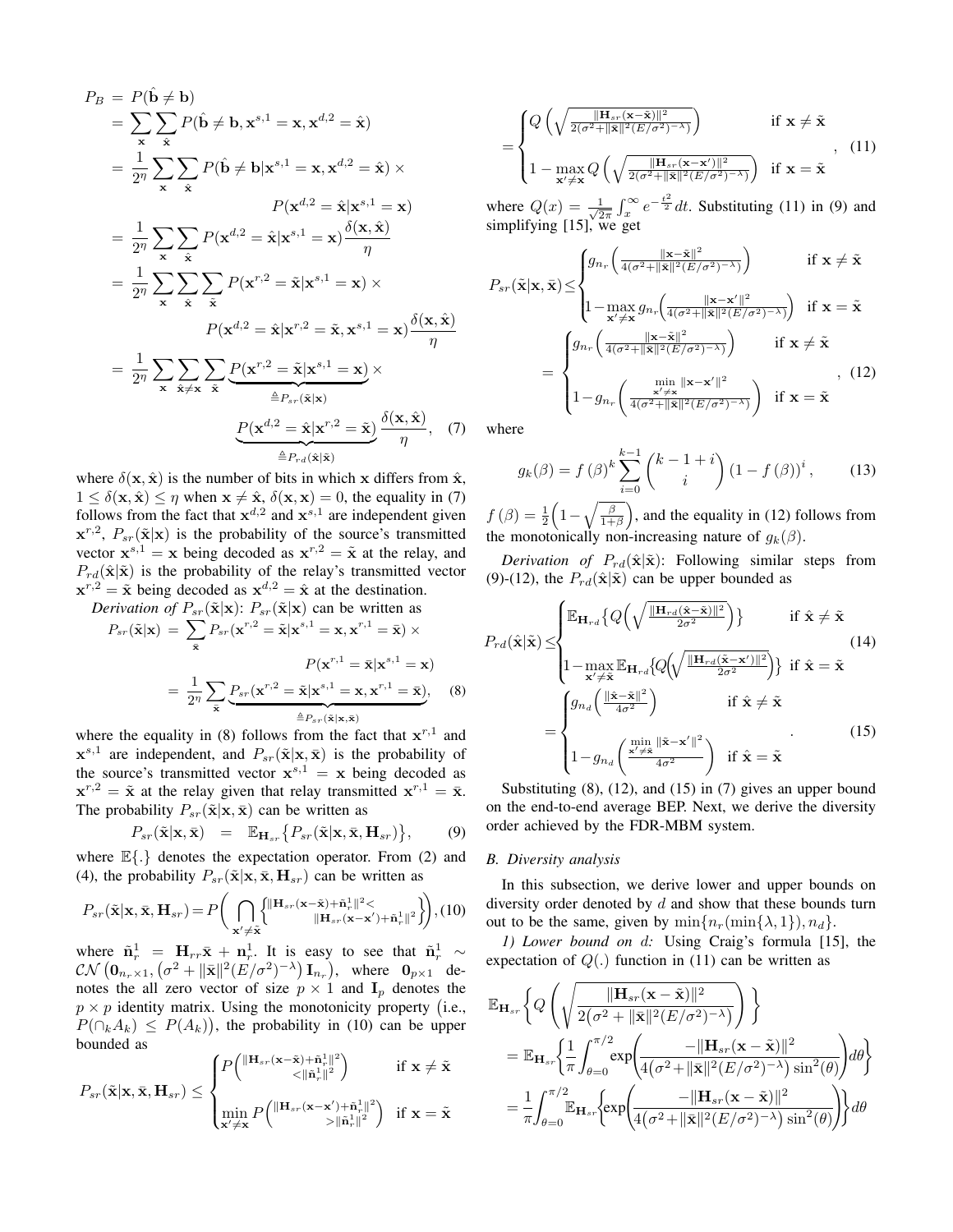$$
= \frac{1}{\pi} \int_{\theta=0}^{\pi/2} \left( 1 + \frac{\|\mathbf{x} - \tilde{\mathbf{x}}\|^2}{4(\sigma^2 + \|\bar{\mathbf{x}}\|^2 (E/\sigma^2)^{-\lambda}) \sin^2(\theta)} \right)^{-n_r} d\theta. \tag{16}
$$

Since  $\frac{\|\mathbf{x}-\tilde{\mathbf{x}}\|^2}{4(\sigma^2 + \|\tilde{\mathbf{x}}\|^2 (E/\sigma^2)^{-\lambda}) \sin^2(\theta)} \gg 1$  at high SNRs (i.e., 1 can be neglected in  $(16)$ , we can write

$$
\mathbb{E}_{\mathbf{H}_{sr}}\left\{Q\left(\sqrt{\frac{\|\mathbf{H}_{sr}(\mathbf{x}-\tilde{\mathbf{x}})\|^2}{2(\sigma^2+\|\bar{\mathbf{x}}\|^2(E/\sigma^2)^{-\lambda})}}\right)\right\}
$$

$$
\approx \left(\frac{1}{\sigma^2}\right)^{-n_r \min\{\lambda,1\}} c_{\mathbf{x},\tilde{\mathbf{x}},\bar{\mathbf{x}},E,\lambda,n_r} , (17)
$$

where  $c_{\mathbf{x}, \tilde{\mathbf{x}}, \tilde{\mathbf{x}}, E, \lambda, n_r}$  is some constant and it is independent of *σ*<sup>2</sup>, and min{1,  $λ$ } is due to the fact  $σ$ <sup>2</sup>  $\ll$  1 (therefore,  $σ$ <sup>2</sup> +  $\|\bar{\mathbf{x}}\|^2 (E/\sigma^2)^{-\lambda}$  in (16) is dominated by the smallest power). Similarly, we can write

$$
\mathbb{E}_{\mathbf{H}_{rd}}\left\{Q\left(\sqrt{\frac{\|\mathbf{H}_{rd}(\hat{\mathbf{x}}-\tilde{\mathbf{x}})\|^2}{2\sigma^2}}\right)\right\} \approx \left(\frac{1}{\sigma^2}\right)^{-n_d} c_{\hat{\mathbf{x}},\tilde{\mathbf{x}},n_d}.\text{(18)}
$$

Substituting (8), (9), (11), (14), (17), (18),  $P_{sr}(\mathbf{x}|\mathbf{x}, \bar{\mathbf{x}}) \leq 1$ , and  $P_{rd}(\tilde{\mathbf{x}}|\tilde{\mathbf{x}}) \leq 1$  in (7), and simplifying, we get

$$
P_B \leq \frac{1}{2^{2\eta}} \sum_{\mathbf{x}} \sum_{\hat{\mathbf{x}} \neq \mathbf{x}} \sum_{\tilde{\mathbf{x}}} \left\{ \left( \frac{1}{\sigma^2} \right)^{-n_d} c_{\hat{\mathbf{x}}, \mathbf{x}, n_d} + \left( \frac{1}{\sigma^2} \right)^{-n_r} c_{\mathbf{x}, \hat{\mathbf{x}}, \bar{\mathbf{x}}, E, \lambda, n_r} + \sum_{\tilde{\mathbf{x}} \neq \mathbf{x}, \hat{\mathbf{x}}} \left( \frac{1}{\sigma^2} \right)^{-(n_r - \min\{\lambda, 1\} + n_d)} c_{\mathbf{x}, \tilde{\mathbf{x}}, \bar{\mathbf{x}}, E, \lambda, n_r} c_{\hat{\mathbf{x}}, \tilde{\mathbf{x}}, n_d} \right\} \frac{\delta(\mathbf{x}, \hat{\mathbf{x}})}{\eta}, (19)
$$

which shows that the diversity order of  $P_B$  is lower bounded by  $\min\{n_d, n_r(\min\{\lambda, 1\}), n_r \min\{\lambda, 1\} + n_d\}$  $\min\{n_r \min\{\lambda, 1\}, n_d\}$ , i.e.,

$$
d \ge \min\{n_r(\min\{\lambda, 1\}), n_d\}.
$$
 (20)

*2) Upper bound on d:* The average BEP in (7) can be lower bounded as

$$
P_B \geq \frac{1}{\eta 2^{2\eta}} \sum_{\mathbf{x}} \sum_{\tilde{\mathbf{x}}} \sum_{\tilde{\mathbf{x}} \neq \mathbf{x}} P_{sr}(\tilde{\mathbf{x}} | \mathbf{x}, \bar{\mathbf{x}}) \Big\{ \sum_{\tilde{\mathbf{x}} \neq \mathbf{x}} P_{rd}(\hat{\mathbf{x}} | \tilde{\mathbf{x}}) \Big\} + R_1(21)
$$

$$
\geq \frac{1}{\eta 2^{2\eta}} \sum_{\mathbf{x}} \sum_{\tilde{\mathbf{x}} \neq \tilde{\mathbf{x}}} P_{sr}(\tilde{\mathbf{x}} | \mathbf{x}, \bar{\mathbf{x}}) \Big( 1 - P_{rd}(\mathbf{x} | \tilde{\mathbf{x}}) \Big) \qquad (22)
$$

$$
\geq \frac{1}{\eta 2^{2\eta+1}} \sum_{\mathbf{x}} \sum_{\tilde{\mathbf{x}}} \left\{ \sum_{\tilde{\mathbf{x}} \neq \mathbf{x}} P_{sr}(\tilde{\mathbf{x}} | \mathbf{x}, \bar{\mathbf{x}}) \right\}
$$
(23)

$$
= \frac{1}{\eta 2^{2\eta+1}} \sum_{\mathbf{x}} \sum_{\tilde{\mathbf{x}}} \left\{ P_{sr}(\mathbf{x}^{r,2} \neq \mathbf{x}|\mathbf{x},\bar{\mathbf{x}}) \right\}
$$

$$
\geq \frac{1}{\eta 2^{2\eta+1}} \sum_{\mathbf{x}} \sum_{\tilde{\mathbf{x}}} \mathbb{E}_{\mathbf{H}_{sr}} \left\{ P \left( \|\mathbf{H}_{sr}(\mathbf{x} - \mathbf{x}'') + \tilde{\mathbf{n}}_r^1\|^2 < \|\tilde{\mathbf{n}}_r^1\|^2 \right) \right\} (24)
$$

$$
= \frac{1}{\eta 2^{2\eta+1}} \sum_{\mathbf{x}} \sum_{\bar{\mathbf{x}}} \mathbb{E}_{\mathbf{H}_{sr}} \Biggl\{ Q \Biggl( \sqrt{\frac{\|\mathbf{H}_{sr}(\mathbf{x} - \mathbf{x}'')\|^2}{2(\sigma^2 + \|\bar{\mathbf{x}}\|^2 (E/\sigma^2)^{-\lambda})}} \Biggr) \Biggr\}, (25)
$$

where  $R_1$  denotes the remaining summation, the inequality in (21) follows from  $\delta(\mathbf{x}, \hat{\mathbf{x}}) \geq 1$ , the inequality in (22) follows from  $R_1 \geq 0$ , the inequality in (23) follows from the fact  $P_{rd}(\mathbf{x}|\tilde{\mathbf{x}}) \leq 0.5$  when  $\mathbf{x} \neq \tilde{\mathbf{x}}$  (because  $Q(.) \leq 0.5$ ),  $\mathbf{x}''$  is any transmit vector other than **x**, and the inequality in (24) follows from the monotonicity property of the probability. Substituting (17) in (25), at high SNRs, we have

$$
P_B \geq \frac{1}{\eta 2^{2\eta+1}} \sum_{\mathbf{x}} \sum_{\mathbf{\bar{x}}} \left(\frac{1}{\sigma^2}\right)^{-n_r} \min\{\lambda, 1\} c_{\mathbf{x}, \mathbf{x''}, \bar{\mathbf{x}}, E, \lambda, n_r},
$$



Fig. 3. BER performance comparison between analytical BER upper bound and simulated BER of the FDR-MBM system with  $n_{tu} = 4, n_{rf}$ 2,  $m_{rf} = 3$ , BPSK,  $n_r = n_d = 4$ ,  $\lambda = 1, 0.8, 0.5, 0.3$ , and 10 bpcu.

which shows that the diversity order of  $P_B$  is upper bounded by  $n_r(\min\{\lambda, 1\})$ , i.e.,

$$
d \le n_r(\min\{\lambda, 1\}).\tag{26}
$$

Similarly, the other upper bound  $n_d$  (i.e.,  $d \leq n_d$ ) can be obtained as follows:

$$
P_B \ge \frac{1}{\eta 2^{2\eta}} \sum_{\tilde{\mathbf{x}}} \sum_{\tilde{\mathbf{x}}} \sum_{\tilde{\mathbf{x}} \ne \tilde{\mathbf{x}}} P_{rd}(\hat{\mathbf{x}}|\tilde{\mathbf{x}}) \left\{ \sum_{\mathbf{x} \ne \hat{\mathbf{x}}} P_{sr}(\tilde{\mathbf{x}}|\mathbf{x}, \bar{\mathbf{x}}) \right\} + R_2(27)
$$

$$
\geq \frac{1}{\eta 2^{2\eta}} \sum_{\tilde{\mathbf{x}}} \sum_{\tilde{\mathbf{x}}} \sum_{\tilde{\mathbf{x}} \neq \tilde{\mathbf{x}}} P_{rd}(\hat{\mathbf{x}} | \tilde{\mathbf{x}}) \left\{ 1 - P_{sr}(\tilde{\mathbf{x}} | \hat{\mathbf{x}}, \bar{\mathbf{x}}) \right\} \tag{28}
$$

$$
\geq \frac{1}{\eta 2^{\eta+1}} \sum_{\tilde{\mathbf{x}}} \sum_{\tilde{\mathbf{x}} \neq \tilde{\mathbf{x}}} P_{rd}(\hat{\mathbf{x}} | \tilde{\mathbf{x}})
$$
(29)

$$
\geq \frac{1}{\eta 2^{\eta+1}} \sum_{\tilde{\mathbf{x}}} \mathbb{E}_{\mathbf{H}_{rd}} \Big\{ Q \Bigg( \sqrt{\frac{\|\mathbf{H}_{rd}(\mathbf{x}''' - \tilde{\mathbf{x}})\|^2}{2\sigma^2}} \Bigg) \Big\} \tag{30}
$$

$$
\approx \frac{1}{\eta 2^{\eta+1}} \sum_{\tilde{\mathbf{x}}} \left(\frac{1}{\sigma^2}\right)^{-n_d} c_{\mathbf{x}''', \tilde{\mathbf{x}}, n_d},\tag{31}
$$

where  $x^{\prime\prime\prime}$  is any transmit vector other than  $\tilde{x}$ . (31) shows that the diversity order of  $P_B$  is upper bounded by  $n_d$ , i.e.,

$$
d \leq n_d. \tag{32}
$$

From (26) and (32), the diversity order *d* is upper bounded by  $d \le \min\{n_r(\min\{\lambda, 1\}), n_d\}.$  (33)

Finally, from (20) and (33), we see that the diversity order (*d*) achieved by the FDR-MBM system is  $\min\{n_r(\min\{\lambda, 1\}), n_d\}.$ 

## IV. RESULTS AND DISCUSSIONS

In this section, we present the numerical results that validate the tightness of the analytical upper bound on the average BEP and the diversity order achieved by the FDR-MBM system.

In Fig. 3, we illustrate the tightness of the upper bound on the end-to-end average BEP of the FDR-MBM system with  $n_{tu} = 4$ ,  $n_{rf} = 2$ ,  $m_{rf} = 3$ , BPSK,  $n_r = n_d = 4$ , and 10 bpcu for various values of  $\lambda = 1, 0.8, 0.5, 0.3$ . It can be seen that the analytical upper bound becomes tight as SNR increases. It is also seen that, as expected, the performance degrades as  $\lambda$  decreases (i.e., quality of SI cancellation technique). For example, to achieve 10*<sup>−</sup>*<sup>5</sup> BER, the average